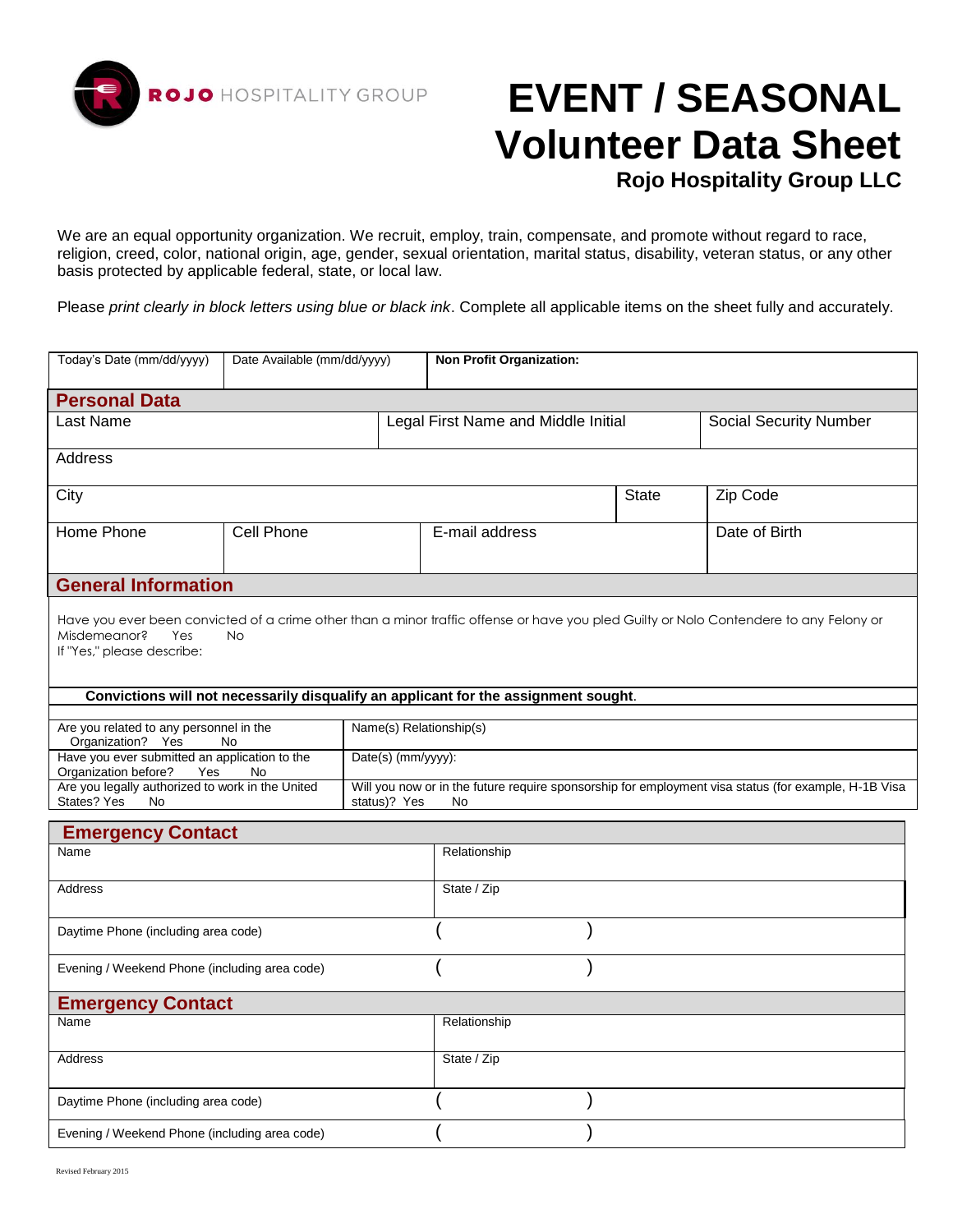

## **IMPORTANT**

## **READ CAREFULLY BEFORE SIGNING**

I certify that the facts contained in this document are true and complete to the best of my knowledge and understand that, if I falsified statements on this document shall be grounds for removal from assignment. I authorize investigation of all statements made herein and authorize the references listed above to give you any and all information concerning my previous work history, or any information they have, personal or otherwise. In connection with my volunteer assignment with the **Rojo Hospitality Group LLC**, I authorize the procurement of an investigative consumer report and understand that it may contain information about my background, character, general reputation, education, credit worthiness and job performance. I understand that, upon written request within a reasonable period of time, I am entitled to additional information concerning the nature and scope of this investigation. I authorize all persons, schools, companies, corporations, credit bureaus, state agencies, and criminal courts to release such information to **Rojo Hospitality Group LLC**, as well as the background reporting agency selected by the **Rojo Hospitality Group LLC** including any of the agency's officers, agents, employees and servants. I voluntarily waive all recourse and release it from liability for complying with this authorization. This authorization/release shall apply to this as well as any future request for an investigative/consumer report by **Rojo Hospitality Group LLC**.

I understand that this document is not a contract of employment; I may voluntarily leave assignment upon proper notice, and may be removed from assignment at any time and for any reason. I understand that all oral or written statements to the contrary are hereby expressly disavowed and not be relied upon. I understand and agree that this assignment may be terminated at any time without prior notice.

Date Signature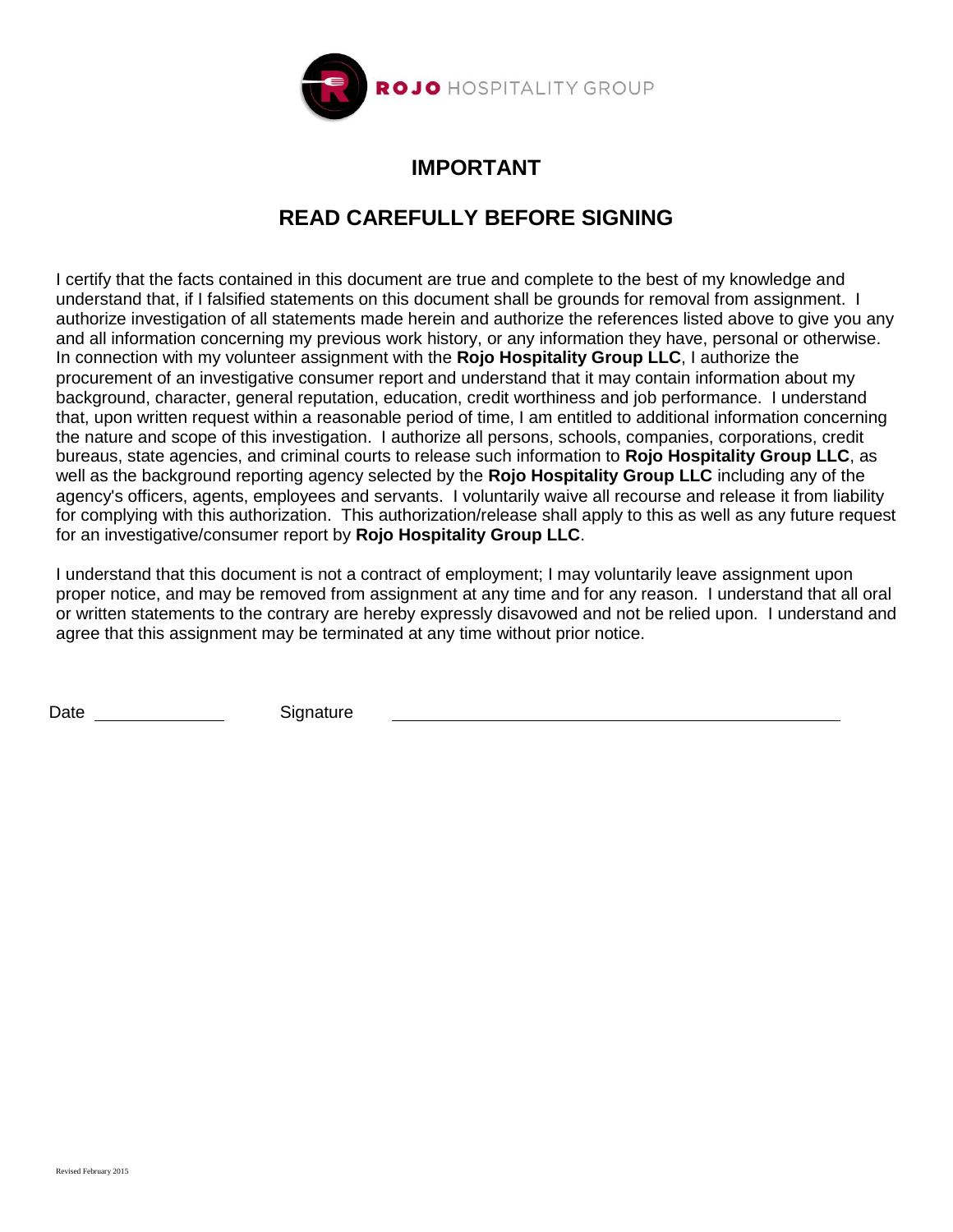

### **Reference: Volunteer Background Investigation**

Dear Prospective Volunteer,

As part of the volunteer process, the Rojo Hospitality will conduct a background check. The federal Fair Credit Reporting Act provides individuals with certain rights in connection with certain background checks. Therefore, as a volunteer with the Rojo Hospitality, you have certain rights under the Fair Credit Reporting Act.

As part of a background check, the Rojo Hospitality may obtain a "consumer report" from a "consumer reporting agency," and may use such a "consumer report" for volunteer "employment purposes."

A "consumer report" is any written, oral, or other communication of any information by a "consumer reporting agency" bearing on an individual's creditworthiness, credit standing, credit capacity, character, general reputation, personal characteristics, or mode of living, which is used or expected to be used or collected in whole or in part for the purpose of serving as a factor in establishing the individual's eligibility for volunteer "employment purposes". For example, a "consumer report" may include, but is not limited to, a criminal background investigation, driving records, or credit reports.

A "consumer reporting agency" is a person or business which, for monetary fees, dues, or on a cooperative non-profit basis, regularly engages in whole or in part in the practice of assembling or evaluating consumer credit information or other information on individuals for the purpose of furnishing "consumer reports" to others, such as Rojo Hospitality Group.

"Employment purposes," when used in connection with a "consumer report," means a report used for the purpose of evaluating an individual for volunteering, employment, promotion, reassignment, or retention as a volunteer or employee.

Attached you will find pre-volunteer questionnaire and background release forms. Please complete each form, sign and date them.

Volunteers are considered and are treated during assignment without regard to age, race, color, religion, sex, national origin, marital or veteran status, medical condition, or disability. Date of birth is required from all volunteers to facilitate a background check.

Thank you,

Donald R Beckham, Jr. Personnel Manager